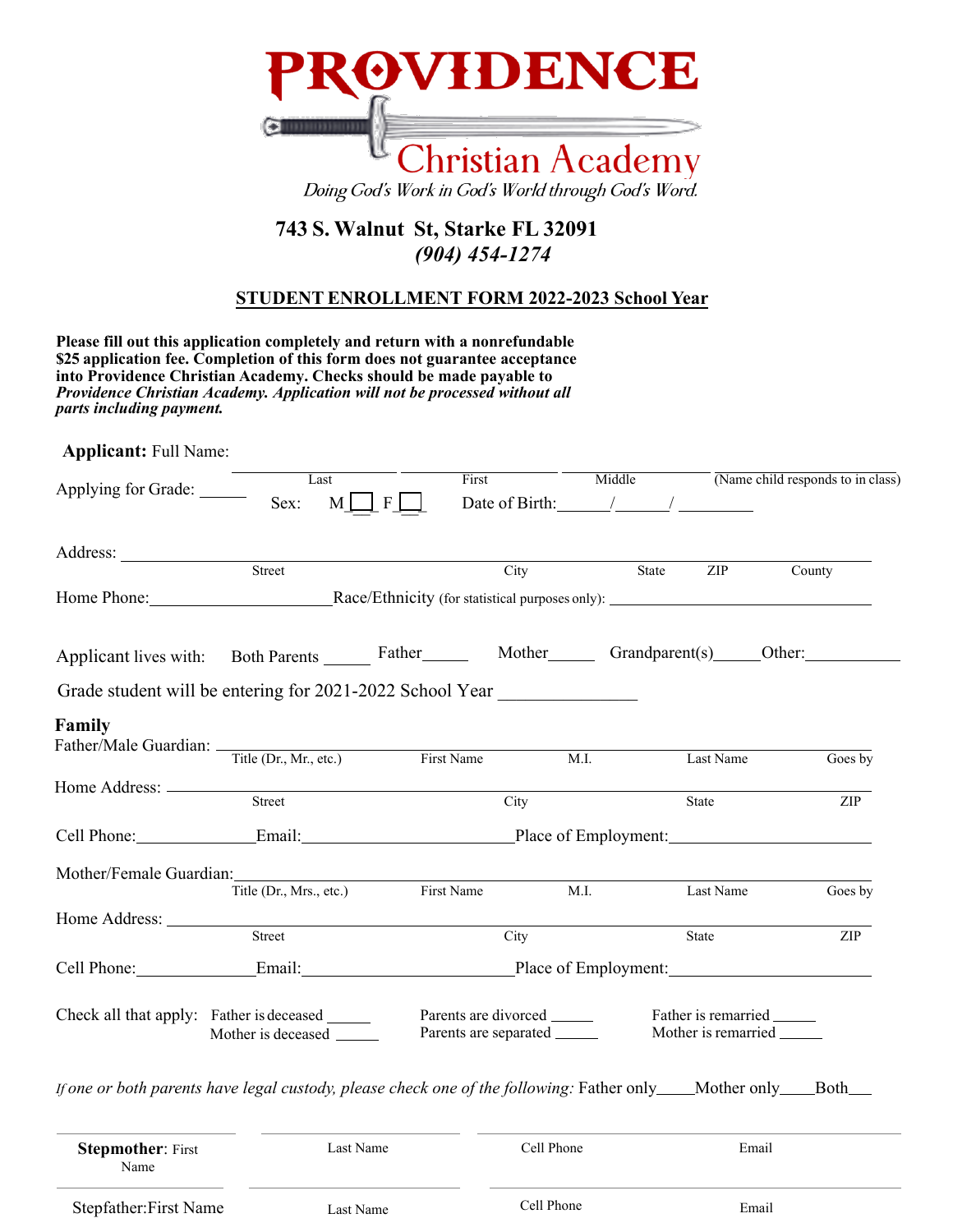## **Education**

| Child's current school: |      | ப் கொ<br>'αл |  |
|-------------------------|------|--------------|--|
|                         | Name |              |  |
|                         |      |              |  |

Street City City State ZIP Phone

List all other schools attended including kindergarten and preschool(s). List most recent school first.

| <b>Name of School</b> | <b>Grades</b> | <b>Years</b> | City | <b>State</b> |
|-----------------------|---------------|--------------|------|--------------|
|                       |               |              |      |              |
|                       |               |              |      |              |
|                       |               |              |      |              |
|                       |               |              |      |              |
|                       |               |              |      |              |

Has your child been identified as academically gifted?\* yes / no If "yes," what do you expect from the school in terms of sufficiently challenging your child?

| Does your child have health or physical problems? yes in no Lif "yes," please explain the problem and what the |  |  |
|----------------------------------------------------------------------------------------------------------------|--|--|
| school would need to do to ensure the safety and participation of your child.                                  |  |  |

Has your child ever consulted or been referred to a psychiatrist, psychologist, or psychiatric social worker for professional assistance? **yes** / **no** If "yes," please explain the problem and what the school would need to do to ensure the safety and participation of your child.

Does your child have an identified learning disability or attention deficitdisorder?**\* yes / no** If "yes," please name or describe the disability and the interventions required for your child to succeed in school.

Has your child exhibited significant behavioral/discipline problems at school, preschool, or daycare?**\* yes / no**  If "yes," please describe the problem and solutions/interventions required for your child to succeed in school.

|  |  | Has your child been suspended, expelled, excluded, or denied re-entry to a school? yes _____/no____If "yes," please explain: |  |  |
|--|--|------------------------------------------------------------------------------------------------------------------------------|--|--|
|--|--|------------------------------------------------------------------------------------------------------------------------------|--|--|

\* **A premier education is our commitment at Providence Christian Academy. This includes academic rigor, hands-on learning, and life skills development. We do not modify curriculum, unless specified by an IEP. Teachers are not specialists in serving students with specific learning differences. However, Providence Christian Academy does have a number of services in place to provide academic support.**